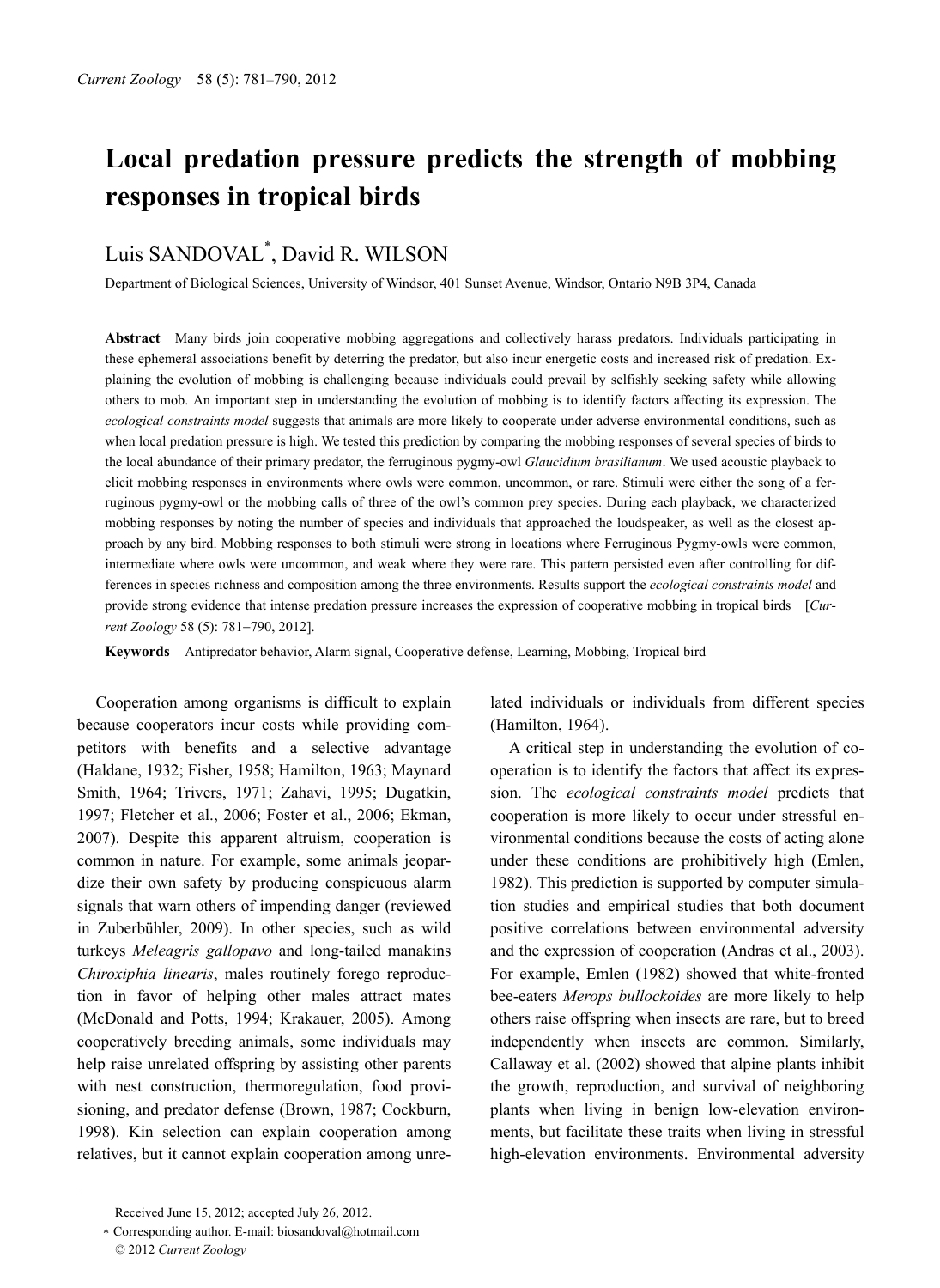therefore appears to be a critical factor affecting the expression of cooperation in a wide range of species, although the precise mechanisms linking environmental adversity to the expression of cooperation remain unclear.

Predation is a potent selective force that has shaped a wide range of anti-predator behaviors among prey (Lima and Dill, 1990). Among these behaviors, mobbing is particularly fascinating because often-unrelated individuals from one or more species cooperatively expel predators from the immediate area by harassing them with conspicuous vocalizations, rapid and frequent movements, and direct physical attacks (Altmann, 1956; Curio, 1978; Hurd, 1996). Mobbing can be costly due to energy expenditure, time lost for foraging, and predation risk (Curio and Regelmann, 1986; Sordahl, 1990). Furthermore, conspicuous mobbing vocalizations can attract additional predators that attack mobbing individuals (Ostrow, 2006) or depredate their nests (Krama and Krams, 2005; Krams et al., 2007). Possible benefits of mobbing are to acquire information about the predator, such as its size or location, teach young birds about predators, deter the predator from the area, and reduce the probability of the predator returning to the unsuccessful hunting ground (Curio, 1978; Curio et al., 1978; Pettifor, 1990; Flasskamp, 1994; Pavey and Smyth, 1998; Templeton et al., 2005). Despite these potential benefits, however, the ecological conditions that promote mobbing behavior are not well characterized (Curio, 1978; Dugatkin and Godin, 1992; Ostreiher, 2003; Graw and Manser, 2007; Grim, 2008; Krams et al., 2008).

The *ecological constraints model* suggests that cooperative behavior is more likely to occur under adverse environmental conditions (Emlen, 1982). Although the model was originally developed to explain cooperative breeding, its general theoretical argument suggests that other cooperative behaviours, such as mobbing, are also more likely to occur under adverse environmental conditions, such as when local predation pressure is high. Only two studies have examined this relationship, however, and they reached opposite conclusions. Forsman and Mönkkönen (2001) showed that boreal forest passerines exhibit a stronger mobbing response when local predation pressure is low, whereas Krams et al. (2010) showed that breeding pied flycatchers *Ficedula hypoleuca* exhibit a stronger mobbing response when local predation pressure is high. The relationship between mobbing and environmental adversity in general, and between mobbing and local predation pressure in

particular, is therefore unclear and requires further investigation.

In this study, we test whether mobbing behavior of small birds varies in relation to local predation pressure. We used the local abundance of ferruginous pygmyowls *Glaucidium brasilianum* as an indicator of local predation pressure and overall environmental adversity, since this owl is one of the predominant predators of small birds (Stiles and Skutch, 1989; Carrera et al., 2008). It is also mobbed by a wide range of tropical avian species (Reudink et al., 2007), which makes it ideal for studying mobbing behavior. In our experiment, we simulated the presence of a ferruginous pygmy-owl by broadcasting standardized acoustic stimuli through a loudspeaker in locations where ferruginous pygmy-owls were common, uncommon, or rare. Stimuli were either vocalizations produced by a ferruginous pygmy-owl or the combined mobbing calls of three of the owl's common prey species. We predicted that the frequency and intensity of mobbing would be positively correlated with the local abundance of ferruginous pygmy-owls. This is the first study to test the *ecological constraints model* using mobbing behavior in tropical birds and differences in predation pressure among large-scale geographic regions, and thus provides new insight into the function and evolution of this unique cooperative behavior.

### **1** Materials and Methods

We conducted the experiment at six study sites in Costa Rica between January and April 2010. The six sites were separated from each other by a minimum of 37 km, and varied according to their local abundance of ferruginous pygmy-owls. Ferruginous pygmy-owls are year-round residents of Costa Rica, and were common in the mangroves near Chomes (10°02′ N, 84°54′ W, 5 m above sea level) and in Palo Verde National Park (10°20′ V, 85°20′, 15 m above sea level) (Stiles and Gill, 1988; Stiles and Skutch, 1989), uncommon at the Universidad de Costa Rica campus (09°56′ N, 84°02′ W, 1200 m above sea level) and at Londres, Quepos, Puntarenas Province (09°29′ N, 84°02′, 200 m above sea level) (Biamonte et al., 2011; unpublished data), and rare in El Copal Biological Reserve (09°46′ N, 83°46′ W, 1000 m above sea level) and Santa Rosa National Park (10°54′ N, 85°42′ W, 100 m above sea level) (Causey and Trimble, 2005; unpublished data).

### **1.1 Stimuli**

We created two playback stimuli that simulated the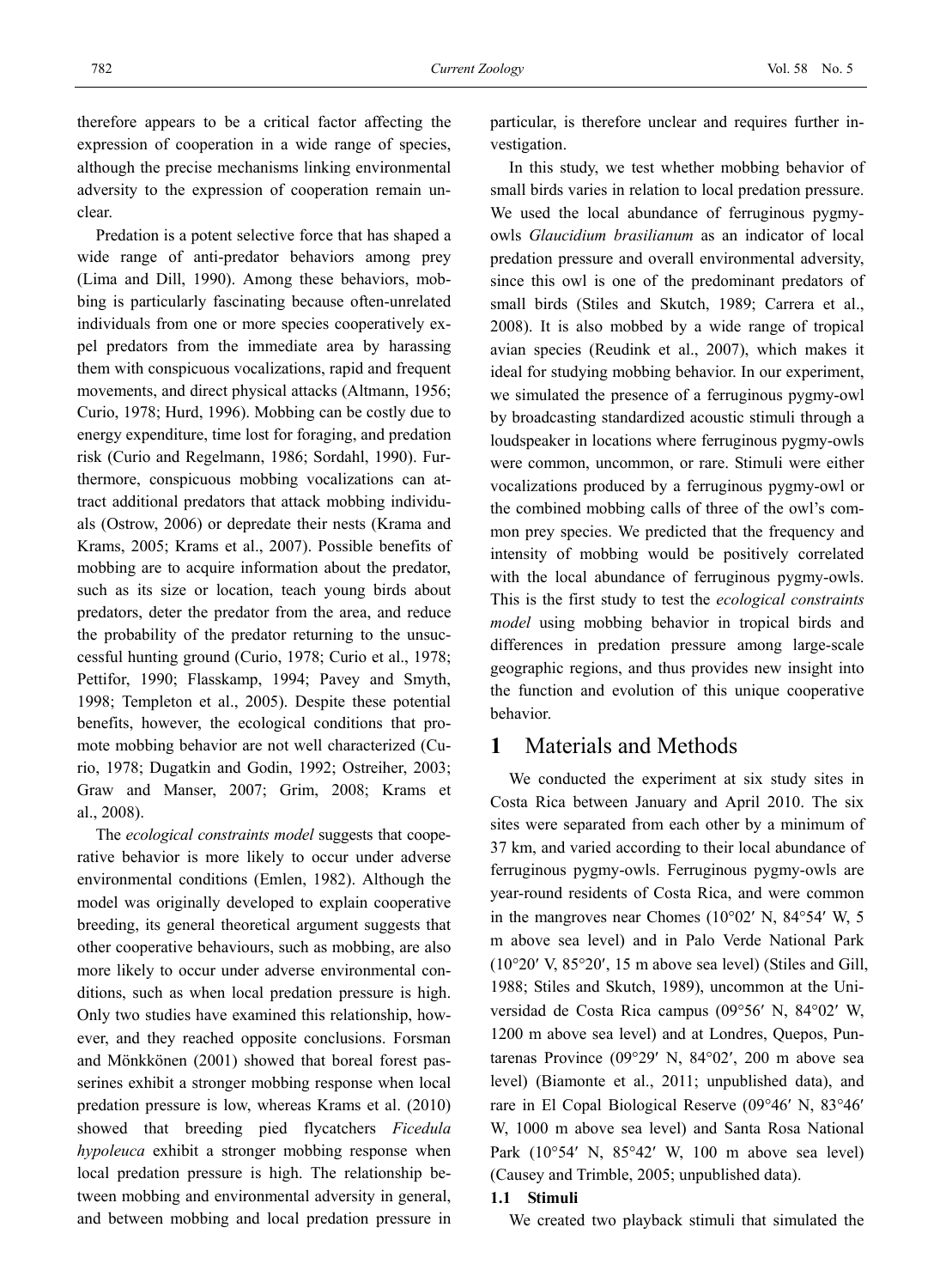presence of a ferruginous pygmy-owl. The first was the owl's song. The second was a multispecies bout of mobbing calls produced in response to the owl by two migratory species (Tennessee warbler *Oreothlypis peregrina*; Wilson's warbler *Cardellina pusilla*) and one resident species (rufus-tailed hummingbird *Amazilia tzacatl*). These three species were common at all of our study sites during the experimental period (Stiles and Skutch, 1989; Garrigues and Dean, 2007). We included both types of playback stimuli in our experiment to increase the probability of eliciting mobbing behavior.

Recordings used to construct the playback stimuli were obtained at a remote site (Getsemaní, Heredia Province, Costa Rica: 10°02′ N, 84°06′ W, 1300 m above sea level; 13 km to nearest study site) to ensure that they were unfamiliar to the subjects used in our experiment. They were recorded with a digital recorder (Marantz PMD 661; 44.1 kHz sampling rate, 16-bit amplitude encoding, WAVE format) and a Sennheiser ME 66 microphone (super-cardioid/lobar pick-up pattern; 40  $-$  20000 Hz frequency response,  $\pm$  2.5 dB) during naturally occurring bouts of singing and mobbing. From the initial recordings, we used CoolEdit 2000 (Syntrillium Software Corporation, Phoenix, Arizona, USA) to select a single owl song and a single bout of mobbing calls that had high signal-to-noise ratios and no overlapping background sounds. For the bout of mobbing calls, we selectively deleted all of the owl's vocalizations. Both stimuli were then filtered with a 1-kHz high-pass filter. Finally, we constructed a 4-min playback stimulus from each recording. The owl song, which was 5.4 s in duration and contained 15 repeated elements, was repeated at a natural rate of 1 song every 9 s for a total of 4 min. The mobbing sequence, which was 2 min in duration, was repeated two times to create a continuous 4-min bout of mobbing calls. We generated a single owl song stimulus and a single mobbing call stimulus so that variation in subjects' responses could be attributed to differences in local predation pressure and not to variation in stimulus characteristics (Sandoval, 2011). Including only one exemplar of each call type was justified in this study because the effect of call-type on mobbing responses was not the focus of our study. The final stimuli were saved as WAVE files (44.1 kHz sampling rate, 16-bit amplitude encoding) and transferred onto a CD for playback in the field.

#### **1.2 Playbacks**

We broadcast playback stimuli at 8 to 13 locations within each of the six study sites ( $n = 53$  playback locations in total), where Ferruginous Pygmy-owls were

common ( $n = 15$  locations), uncommon ( $n = 15$  locations), or rare  $(n = 23$  locations). The six study sites were sampled in a random order. All playback trials within a given site were conducted on two consecutive days between 07: 00 h and 10: 00 h, which corresponds to a period of high activity in birds. We separated playback locations within a study site by a minimum of 200 m to minimize the probability of the same individuals responding at multiple locations.

We selected playback locations that were typical of where a ferruginous pygmy-owl would perch and sing, such as along trails and forest edges (Stiles and Skutch, 1989; personal observation). After finding a suitable location, we attached a loudspeaker (Radio Shack Accurian pliable speaker) to a bush or tree branch 1.5 to 2.5 m above the ground and in close proximity to other vegetation. Flags were placed on all sides of the speaker at a distance of 5 m to facilitate our estimates of the distance between the speaker and approaching birds. The observer connected the loudspeaker to a digital playback device (Sony CD Walkman, model D-E351), selected one of the two 4-min playback stimuli, and broadcast it through the loudspeaker at 82 dB SPL (measured 2 m from the loudspeaker with a Sper Scientific mini sound level meter, model 840014; 32-130 dB response range; slow response; C-weighting). This amplitude approximates the natural amplitude of owl songs and mobbing calls, as determined aurally in the field. During the 4-min playback, the observer stood quietly 10 m away from the loudspeaker and observed avian mobbing responses (described below). After the playback stimulus ended, the observer waited until no birds had been seen within 5 m of the loudspeaker for at least 5 min, and then broadcasted the second 4-min playback stimulus. We alternated the presentation order of the two playback stimuli among playback locations to control for possible order effects.

During each 4-min playback trial, we quantified avian responses using four behavioral measures: (1) *latency* of the first bird to approach to within 5 m of the loudspeaker, (2) *minimum distance* from the loudspeaker of any bird, (3) *maximum number of birds*, which was the sum of the maximum number of individuals of each species observed simultaneously within 5 m of the loudspeaker, and (4) *number of species* observed within 5 m of the loudspeaker. We used 5 m as the criterion for participation in a mobbing event because, beyond this distance, dense vegetation at the majority of our playback locations would have precluded us from accurately monitoring the movements of small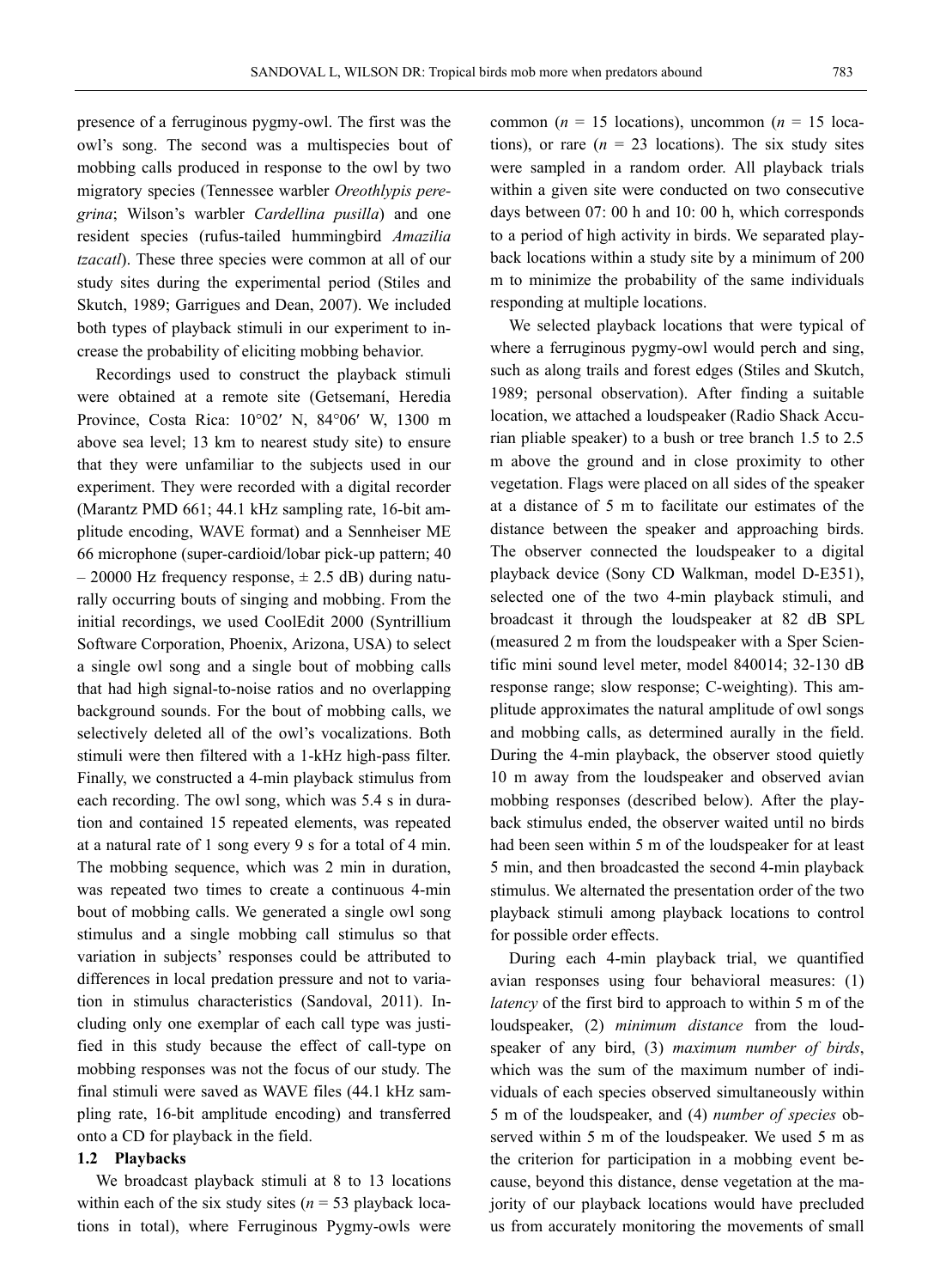birds. If no birds approached to within 5 m of the loudspeaker throughout the 4-min trial, we assigned values of 240 s for latency and 10 m for minimum distance (beyond 10 m we could not be confident that birds were absent).

### **1.3 Statistical analysis**

Preliminary analyses revealed that our four behavioral response measures were highly intercorrelated (Spearman correlation analysis: all  $n = 106$ , all  $|r| >$ 0.68, all  $P < 0.001$ ; Table 1). To avoid conducting multiple non-independent tests, we reduced the four original response variables using a principal component analysis (Table 1). A single principal component with an eigenvalue greater than one explained 83.9% of the variance observed among the original four variables. We labeled the component *mobbing response*. Higher mobbing response scores corresponded to shorter latencies, closer minimum approach distances, and more individuals and species responding to the playback.

**Table 1 Details of the principal component analysis used to describe avian mobbing responses during 53 playback trials with two treatments per trial** 

| Variable                      | latency  | Minimum<br>distance | Number of Number of Mobbing<br>birds | species | response |
|-------------------------------|----------|---------------------|--------------------------------------|---------|----------|
| Latency                       | 1.00     |                     |                                      |         | $-0.92*$ |
| Minimum<br>distance           | $0.85*$  | 1.00                |                                      |         | $-0.88*$ |
| Number of<br>birds            | $-0.74*$ | $-0.68*$            | 1.00                                 |         | $0.92*$  |
| Number of<br>species          | $-0.77*$ | $-0.71*$            | $0.95*$                              | 1.00    | $0.94*$  |
|                               |          |                     |                                      |         |          |
| Eigenvalue                    |          |                     |                                      |         | 3.3      |
| Variance<br>explained $(\% )$ | 84.0     | 77.6                | 85.0                                 | 88.2    | 83.7     |

Pearson correlation coefficients are provided for the four original variables and the single derived principal component labeled "mobbing response" (\* indicates  $P \le 0.001$ ). Variance explained describes the percentage of each variable's variance that is explained by the principal component (i.e., communalities), as well as the total variance among the four original variables that is explained by the principal component. Analysis was based on the correlation matrix and unrotated components were extracted when eigenvalues exceeded one. Sampling adequacy was assessed using Bartlett's test, and the hypothesis that the correlation matrix contained only zero-correlations was rejected  $(\chi_6^2 = 457.2, P \le 0.001)$ . Component scores were generated using the regression method.

Mobbing responses to the two playback stimuli broadcast at each location (i.e., owl song, mobbing call) were not independent (Spearman correlation analysis: *n*

 $= 53$ ;  $r = 0.68$ ,  $P < 0.001$ ). We therefore tested for the effects of owl-abundance on mobbing response using a repeated measures ANOVA. We included owl abundance as a between-subject factor (common, uncommon, rare) and the type of playback stimulus as a withinsubject factor (owl song, mobbing call). The order in which playback treatments were broadcast did not significantly affect the probability of response (i.e., the probability that at least one bird approached to within 5 m of the loudspeaker; sign test:  $n = 53$ ,  $P = 0.66$ ) and was not included in the analysis.

The richness of avian species varied among the six study sites from more than 350 species in El Copal Biological Reserve (a location where Pygmy-owls are rare) and Londres (a location where Pygmy-owls are uncommon) to fewer than 200 species at Universidad de Costa Rica (a location where Pygmy-owls are uncommon) and the mangroves at Chomes (a location where Pygmy-owls are common) (Stiles and Gill, 1988; Biamonte et al., 2011; unpublished data). This variation did not confound our analysis because species richness and the local abundance of ferruginous pygmy-owls did not covary (Stiles and Gill, 1988; Biamonte et al., 2011; unpublished data). A concern, however, is that species richness could affect the number of species responding to playbacks, and thus obscure the effect of local predation pressure on mobbing response. To remove this potentially obscuring effect, we conducted a second repeated measures ANOVA that was based on the subset of species ( $n = 26$  species) that was present at all of our study sites. Thus, the species richness and species composition of this subset of data were identical among the six study sites. In this second analysis, we used the maximum number of these birds observed simultaneously within 5 m of the loudspeaker as the response variable. We did not calculate a principal component, as in the first analysis, because we did not know the latency or the minimum approach distance for the subset of species being analyzed.

All analyses were two-tailed and results were considered statistically significant when  $P \leq 0.05$ . For both repeated measures ANOVAs, we reported effect sizes as partial eta-squared  $(\eta^2_{\text{partial}}; \text{ Cohen}, 1973)$ . Where an overall model was statistically significant, we compared the response variable among the three levels of owl abundance by conducting three post-hoc pairwise comparisons. We controlled experimentwise error by applying a Bonferroni correction for multiple comparisons  $(\alpha_{\text{corrected}} = 0.017)$ .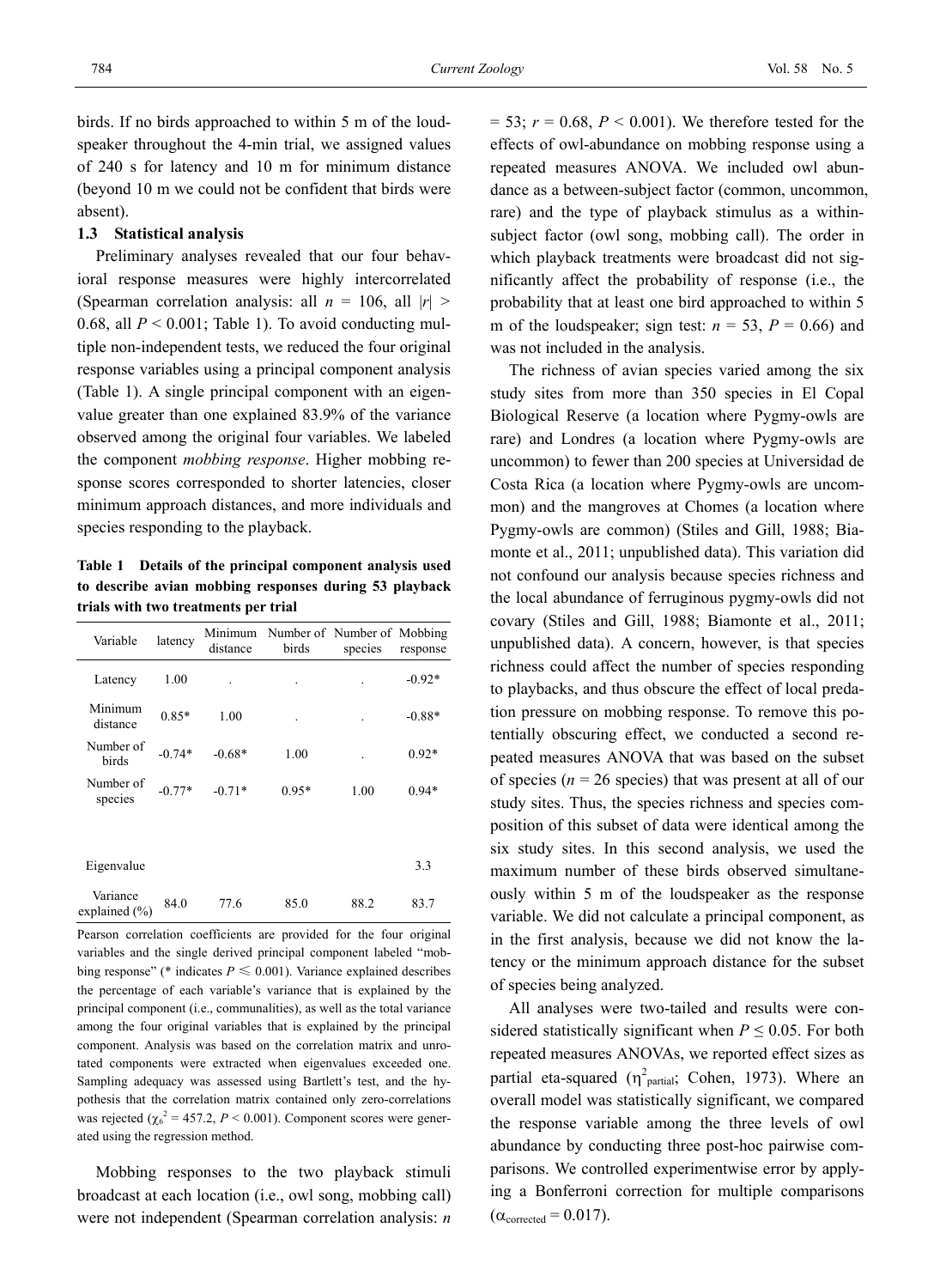### **2** Results

Playbacks elicited mobbing behavior from a wide range of birds, including 58 species from 16 families (Table 2). Mobbing response was significantly affected by the local abundance of Ferruginous Pygmy-owls and the type of stimulus that was broadcast through the loudspeaker (repeated measures ANOVA: whole-model,  $F_{3,50}$  = 9.60,  $P \le 0.001$ ; abundance of Ferruginous Pygmy-owls,  $F_{2,50} = 19.54$ ,  $P < 0.001$ ,  $\eta_{\text{partial}}^2 = 0.44$ ; type of stimulus,  $F_{1,50} = 27.94$ ,  $P < 0.001$ ,  $\eta^2$ <sub>partial</sub> = 0.36; interaction,  $F_{2,50} = 0.07$ ,  $P = 0.935$ ,  $\eta_{\text{partial}}^2 = 0.00$ ; Fig. 1a). Post-hoc analyses revealed that mobbing response differed significantly between each of the three predator environments; it was strong in locations where Ferruginous Pygmy-owls were common, intermediate where Ferruginous Pygmy-owls were uncommon, and weak where Ferruginous Pygmy-owls were rare (Fig. 1A). In addition, mobbing response was stronger in response to the mobbing call stimulus than in response to the owl song stimulus (Fig. 1A).

We observed a similar pattern when we considered only the subset of species that was present at all of our study sites. As with mobbing response, the maximum number of birds observed simultaneously within 5 m of the loudspeaker was significantly affected by the local abundance of ferruginous pygmy-owls and the type of stimulus broadcast through the loudspeaker (repeated measures ANOVA: whole-model,  $F_{3,50} = 4.35$ ,  $P =$ 0.001; abundance of ferruginous pygmy-owls,  $F_{2,50}$  = 5.39,  $P = 0.008$ ,  $\eta^2$ <sub>partial</sub> = 0.18; type of stimulus,  $F_{1,50}$  = 12.04,  $P = 0.001$ ,  $\eta^2$ <sub>partial</sub> = 0.19; interaction,  $F_{2,50} = 1.38$ ,  $P = 0.262$ ,  $\eta^2$ <sub>partial</sub> = 0.05; Fig. 1B). *Post-hoc* analyses showed that more individuals approached the loudspeaker when Ferruginous Pygmy-owls were common or uncommon versus when they were rare (Fig. 1B). As with mobbing response, more birds approached in response to the mobbing call stimulus than in response to the owl song stimulus (Fig. 1B).

### **3** Discussion

Our simulations of an avian predator elicited mobbing responses from a wide range of tropical birds (Table 2). In general, local predation pressure was an excellent predictor of the strength of mobbing responses, with birds exhibiting stronger mobbing responses in locations where predatory ferruginous pygmy-owls were common and weaker responses where ferruginous pygmy-owls were rare. This pattern persisted even after controlling for variation in species richness and species

composition among our study sites. Results are therefore consistent with the *ecological constraints model*, which states that adverse environmental conditions, such as high predation pressure, cause greater cooperation among animals (Emlen, 1982). Our study relied on natural variation in local predator abundance, so it is also possible that stronger mobbing caused reduced predator abundance at certain study sites. We argue against this alternative interpretation, however, because mobbing typically deters predators only from the immediate vicinity, such as the mobber's territory, and not from larger geographic regions, such as the study sites examined in our experiment (Pettifor, 1990; Pavey and Smyth, 1998). Furthermore, this alternative interpreta-



**Fig. 1 Responses of Costa Rican birds (mean + SE) to predator stimuli in environments where Ferruginous**  Pygmy-owls were common  $(n = 15$  locations), uncommon  $(n = 15$  locations), or rare  $(n = 23$  locations)

Playback stimuli were either songs produced by a Ferruginous Pygmy-owl (black bars) or the combined mobbing calls of three of the owl's common prey species (white bars). **A**. Mobbing response is a principal component that incorporates latency, minimum distance, maximum number of birds, and number of species (see text for definitions of these variables). **B**. Maximum number of birds is the sum of the maximum number of birds of each species observed simultaneously within 5 m of the loudspeaker; only the 26 species that were present at all playback locations were included in this measure. Statistically significant differences between predator environments are indicated by horizontal lines and associated *P*-values. Both response measures were significantly greater in response to the mobbing call stimulus than in response to the owl song stimulus.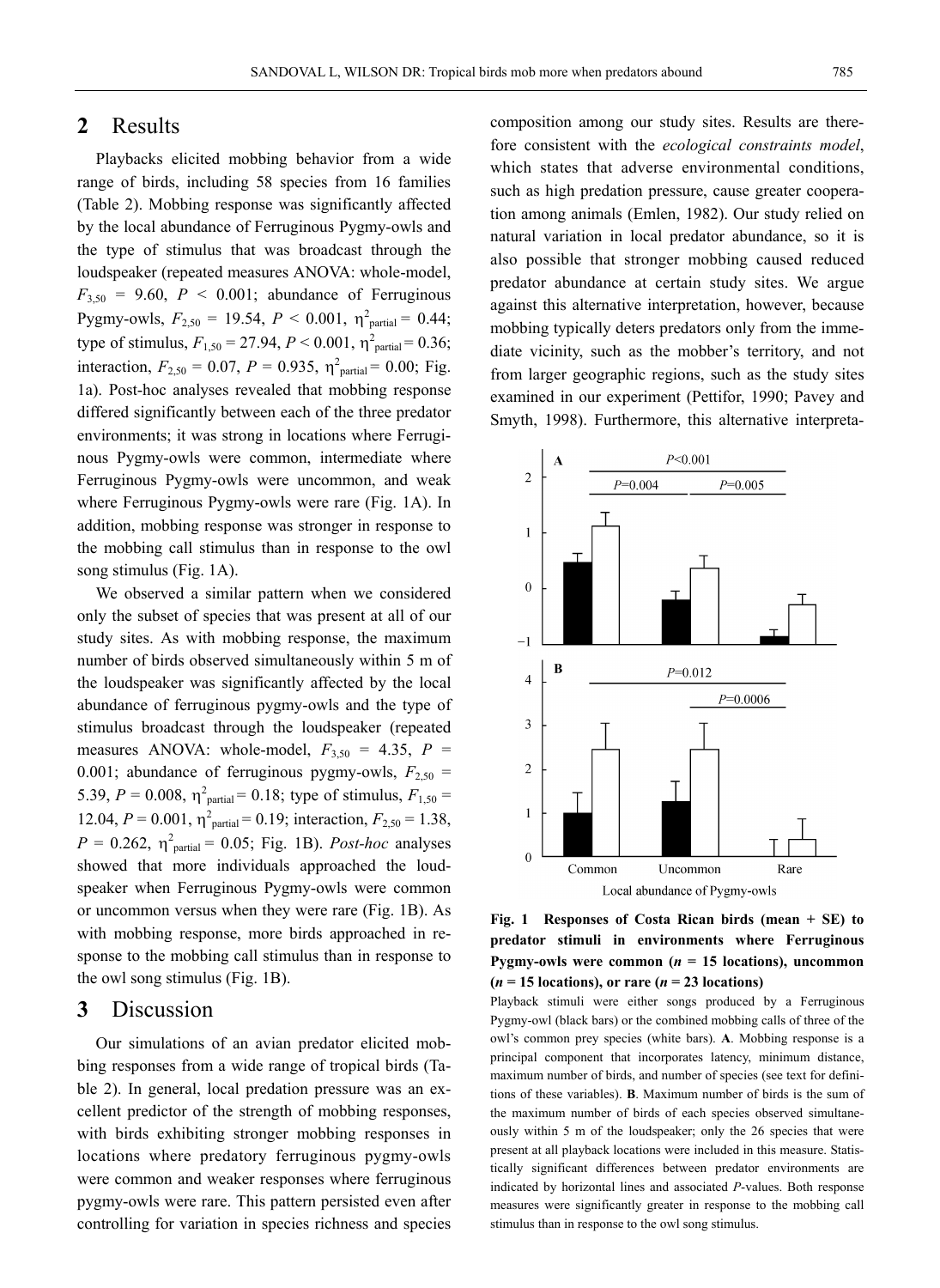#### Number of trials Family Scientific name Common name Resident/migrant Common Uncommon Rare Total Cardinalidae *Saltator caerulescens* Grayish saltator Resident . . 2 2 Cuculidae *Crotophaga sulcirostris* Groove-billed ani Resident . . 2 2 Emberizidae *Arremonops rufivirgatus* Olive sparrow Resident . 2 . 2 Emberizidae *Atlapetes albinucha* White-naped brush-finch Resident . . 1 1 Emberizidae *Melozone leucotis* White-eared ground-sparrow Resident . . 1 1 Emberizidae *Peucaea ruficauda* Stripe-headed sparrow Resident 1 . . 1 Emberizidae *Sporophila americana* Variable seedeater Resident . 5 1 6 Emberizidae *Sporophila torqueola* White-collared seedeater Resident . 4 1 5 Emberizidae *Volatinia jacarina* Blue-black grassquit Resident . . 1 1 Emberizidae *Zonotrichia capensis* Rufous-collared sparrow Resident . . 2 2 Fringillidae *Euphonia imitans* Spot-crowned euphonia Resident . . 1 1 Furnariidae *Glyphorhynchus spirurus* Wedge-billed woodcreeper Resident 1 . 1 2 Furnariidae *Lepidocolaptes souleyeti* Streak-headed woodcreeper Resident . 2 . 2 Furnariidae *Sittasomus griceicapillus* Olivaceus woodcreeper Resident 1 . . 1 Icteridae *Icterus pustulatus* Streak-backed oriole Resident . 3 . 3 Icteridae *Quiscalus mexicanus* Great-tailed grackle Resident . 1 . 1 Parulidae *Dendroica pensylvanica* Chestnut-sided warbler Migrant 1 . . 1 Parulidae *Dendroica petechia* Yellow warbler Resident/Migrant . 11 . 11 Parulidae *Geothlypis poliocephala* Gray-crowned warbler Resident . . 2 2 Parulidae *Oreothlypis peregrina* Tennessee warbler Migrant 1 . . 1 Parulidae *Parkesia noveboracensis* Northern waterthrush Migrant . 3 . 3 Parulidae *Parula pitiayumi* Tropical parula Resident 1 . . 1 Picidae *Melanerpes hoffmannii* Hoffmann's woodpecker Resident . 1 2 3 Polioptilidae *Polioptyla albiloris* White-lored gnatcatcher Resident 1 13 . 14 Thraupidae *Chlorophanes spiza* Green honeycreeper Resident . . 2 2 Thraupidae *Coereba flaveola* **Bananaquit Resident** . . 1 1 Thraupidae *Cyanerpes cyaneus* Red-legged honeycreeper Resident . . 1 1 Thraupidae *Cyanerpes lucidus* Shining honeycreeper Resident . . 2 2 Thraupidae *Tangara larvata* Golden-hooded tanager Resident . . 2 2 Thraupidae *Thraupis episcopus* Blue-gray tanager Resident . . 5 5 Thraupidae *Thraupis palmarum* Palm tanager Resident . . 2 2 Tityridae *Pachyramphus aglaiae* Rose-throated becard Resident . 1 . 1 Trochilidae *Amazilia boucardi* Mangrove hummingbird Resident . 2 . 2 Trochilidae *Amazilia rutila* Cinnamon hummingbird Resident . 1 . 1 Trochilidae *Amazilia saucerrotei* Steely-vented hummingbird Resident . 1 1 2 Trochilidae *Amazilia tzacatl* **Rufous-tailed hummingbird** Resident . . . 3 3 3 Trochilidae *Chlorostilbon canivetii* Canivet's emerald Resident . 1 . 1 Trochilidae *Microchera albocoronata* Snowcap Resident 2 . . 2 Trochilidae *Thalurania colombica* Violet-crowned woodnymph Resident . . 1 1 Trochilidae unknown hummingbird unknown hummingbird Resident . 1 . 1 Troglodytidae *Campylorhynchus rufinucha* Rufous-naped wren Resident . 4 . 4 Troglodytidae *Thryothorus modestus* Plain wren Resident . . 2 2 Troglodytidae *Thryothorus pleurostictus* Banded wren Resident . 4 . 4 . 4 . 4 Troglodytidae *Troglodytes aedon* House wren Resident . . 5 5 Turdidae *Catharus ustulatus* Swainson's thrush Migrant 1 . . 1 Turdidae *Turdus grayi* Clay-colored thrush Resident . . . 5 5 Tyrannidae *Empidonax minimus* Least flycatcher Migrant 1 . . 1 Tyrannidae *Mionectes oleagineus* Ochre-bellied flycatcher Resident . . 2 2 Tyrannidae *Myiarchus nuttingi* Nutting's flycatcher Resident . 5 . 5 Tyrannidae *Myiarchus panamensis* Panama flycatcher Resident . 2 . 2 Tyrannidae *Myiarchus tyrannulus* Brown-crested flycatcher Resident 1 4 . 5 Tyrannidae *Myiozetetes similis* Social flycatcher Resident . 2 1 3 Tyrannidae *Todirostrum cinereum* Common-tody flycatcher Resident . 3 . 3 Tyrannidae *Tolomyias sulphurescens* Yellow-olive flycatcher Resident 2 3 . 5 Tyrannidae *Tyrannus melancholicus* Tropical kingbird Resident . 3 . 3 Tyrannidae *Zimmereus villisimus* Paltry tyrannulet Resident . . 2 2 Vireonidae *Hylophylus decurtatus* Lesser greenlet Resident . 3 . 3 Vireonidae *Vireo flavoviridis* Yellow-green vireo Migrant 2 . . 2 Vireonidae *Vireo pallens* Mangrove vireo Resident . 1 . 1

#### **Table 2 Details of the 58 species that responded during 53 playback trials with two treatments per trial**

Shown is the number of trials per treatment in which at least one individual approached to within 5 m of the playback speaker. Treatments correspond to locations where Ferruginous Pygmy-owls were common, uncommon, or rare.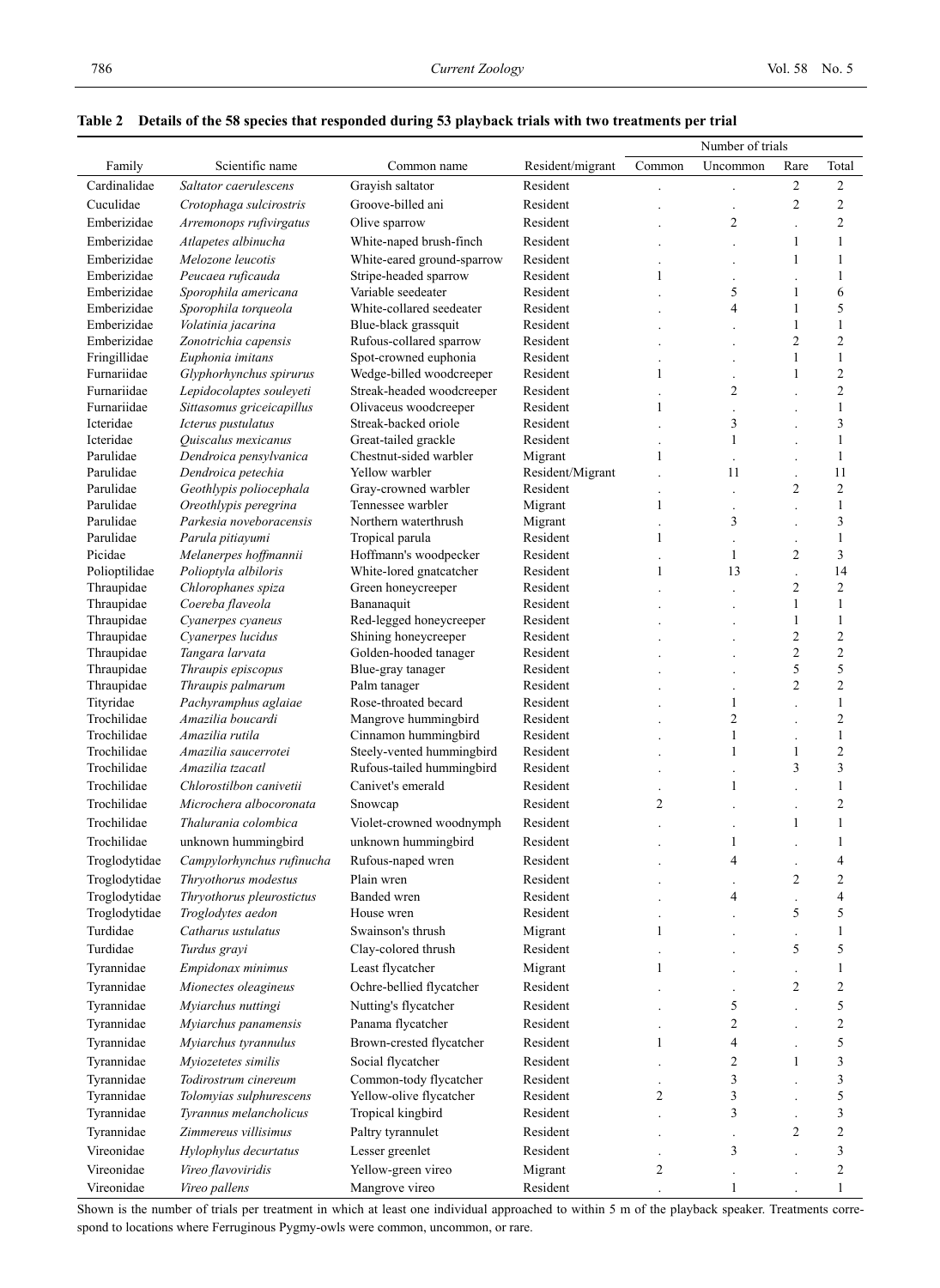tion does not explain why mobbing responses would differ among study sites in the first place.

The positive correlation between local predation pressure and the strength of mobbing responses is consistent with a recent study on breeding Pied Flycatchers (Krams et al., 2010). In that study, the authors experimentally manipulated predation pressure within a subject's territory by repeatedly presenting taxidermic mounts of either a predatory tawny owl *Strix aluco* or a non-predatory mistle thrush *Turdus viscivorus*. Following the manipulation, they elicited a mobbing response at a neighboring flycatcher's nest and found that the subject was almost twice as likely to assist its neighbor in its mobbing response if local predation pressure had previously been increased. In contrast, our results contradict a study on forest passerines in which the authors elicited mobbing responses at increasing distances (30−720 m) from the active nests of predatory Eurasian Sparrowhawks (*Accipiter nisus*; Forsman and Mönkkönen, 2001). They found that more species joined the mobbing aggregations at greater distances from nests, where predation pressure was lower. We suggest that this contradictory result was because predation pressure was highly localized around Sparrowhawk nests and that prey simply avoided those particular high-risk areas. Predation pressure in our study was not localized around a fixed point, so prey could only avoid high-risk areas by emigrating to completely different geographic regions. Similarly, the pied flycatchers studied by Krams et al. (2010) would have been unable to avoid high-risk areas because those areas were established close to the flycatchers' nests only after their eggs had already hatched. Avoiding risky areas would have required the flycatchers to abandon their nestlings (Krams et al., 2010).

Our study showed that the strength of mobbing responses varied in relation to local predation pressure, but it did not identify the mechanism underlying this relationship. One possibility is that mobbing behavior is phenotypically plastic and that individuals adjust their mobbing responses according to local predation pressure. A simple cognitive mechanism, for example, could allow birds to monitor predators and select adaptive mobbing responses that are tailored to local risk (Bouskila and Blumstein, 1992). Learning could also provide the necessary link, since many antipredator behaviors are experience-dependent. For example, animals living in environments devoid of predators (e.g., islands) often do not express appropriate antipredator behaviors,

but can be taught to do so through repeated interactions with introduced predators (Griffen et al., 2000; Čapek et al., 2010). In our study, the weak mobbing responses observed in locations where Ferruginous Pygmy-owls were rare could simply be the result of the local birds lacking experience with this avian predator. Finally, a physiological mechanism could also generate phenotypic plasticity and provide the link between mobbing behavior and local predation risk. In many vertebrates, acute exposure to predators (Cockrem and Silverin, 2002; Barcellos et al., 2007; Thaker et al., 2009a), as well as chronic exposure to predator-rich environments (reviewed in Clinchy et al., 2011), can elevate glucocorticoid stress hormones. This, in turn, can increase the expression of antipredator behavior (Kalynchuk et al., 2004; Thaker et al., 2009a,b), which could explain why mobbing behavior was stronger in locations with greater predation pressure.

Genetic differences among study sites, as opposed to phenotypic plasticity, could also explain the observed relationship between mobbing behavior and local predation pressure. Antipredator behavior is known to have a strong genetic basis in a variety of taxonomic groups (but see Blumstein et al., 2010), including birds (Bize et al., 2012), amphibians (Storfer and Sih, 1998; Kishida et al., 2007), arachnids (Riechert and Hedrick, 1990), branchiopods (Watt and Young, 1992), and reptiles (Garland, 1988). Furthermore, genetically based antipredator behavior is often absent or diminished among populations that have been isolated from predators over evolutionary time (Riechert and Hedrick, 1990; Storfer and Sih, 1998; Abjornsson et al., 2004; Kishida et al., 2007). It is therefore possible that the genes responsible for mobbing behavior had been lost from those populations where Ferruginous Pygmy-owls were rare. However, we suggest that genetic differences probably do not explain our results. First, there were no reproductive barriers between populations at our six study sites (Stiles and Skutch, 1989; Garrigues and Dean, 2007), so gene flow would have impeded the evolution of genetically distinct responses. Second, several species observed in our study were migratory (Table 2) and would have lacked the local genetic structure that would have adapted them to local predator conditions.

Mobbing behavior was stronger in response to the mobbing call versus owl song stimulus, yet we expected birds to respond more strongly to the owl song stimulus because it provides a definitive and specific cue that a Ferruginous Pygmy-owl is nearby. In contrast, mobbing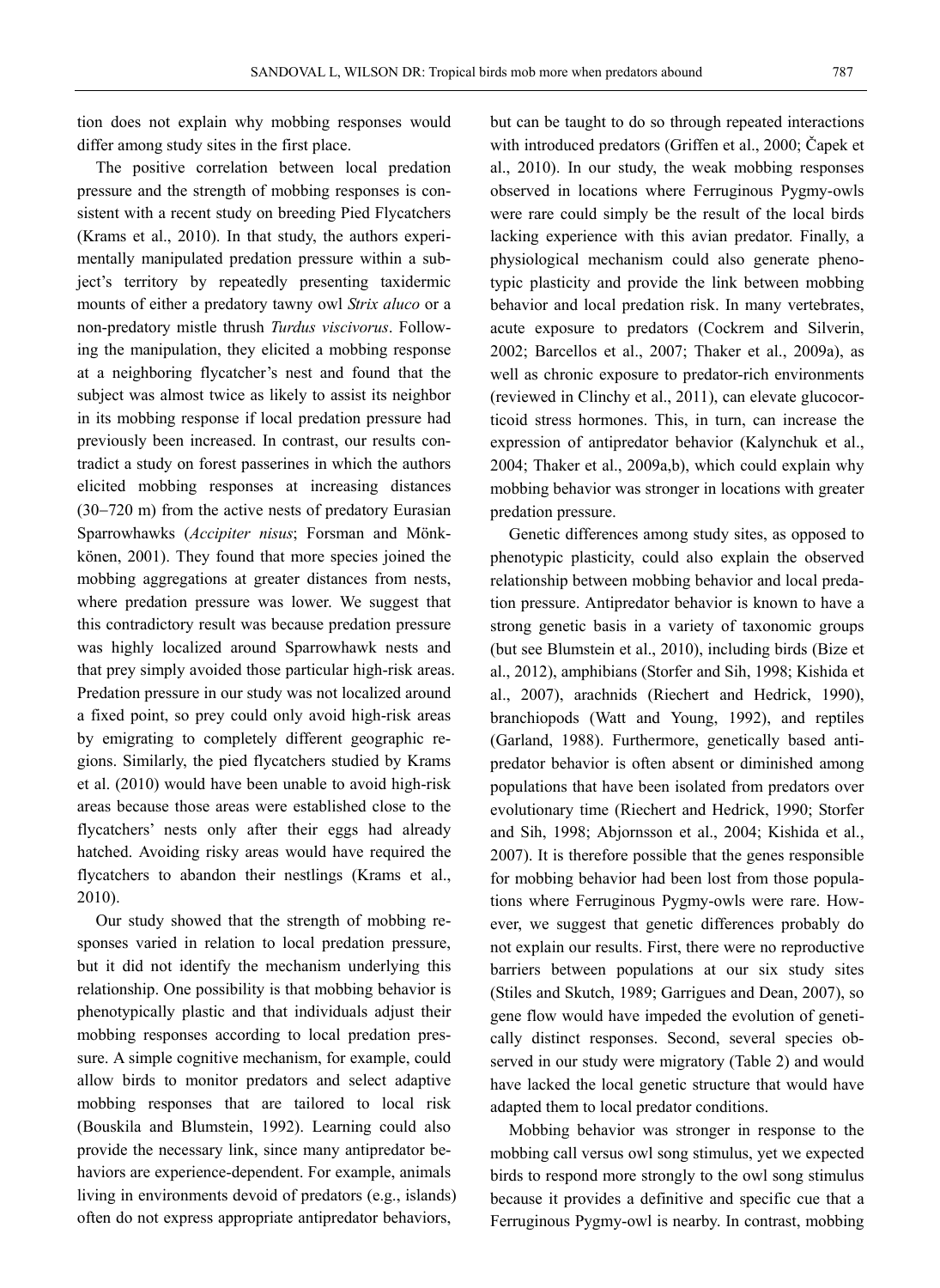calls are not produced by the predator and consequently provide less reliable information about a predator's presence. A possible explanation is that mobbing calls indicate not only that a predator is present, but also that other prey perceive it as an immediate threat. Since a predator is more dangerous in some situations than in others (Howland, 1974; FitzGibbon, 1989; Stankowich and Blumstein, 2005), information about its level of threat can allow prey to respond optimally during all encounters (e.g., Griesser et al., 2008; Wilson and Evans, 2012). Mobbing calls also indicate that other birds are already responding to the predator and that the risk of predation would be distributed among multiple individuals (Hamilton, 1971). Diluted predation risk could therefore explain why individuals were more likely to approach the mobbing call versus owl song stimulus. Another possible explanation is that the structural characteristics of the two stimuli, independent of their information content, evoked differential responses from receivers. For example, signaling sequences with a greater duty cycle (i.e., more vocalization per unit of time) often evoke stronger responses from birds (Wilson and Mennill, 2011). In our study, the mobbing call stimulus had a higher duty cycle than the owl song stimulus (100% versus 60%), which could explain why it evoked a stronger response. We interpret the effect of stimulus type on mobbing response with caution, however, because it was not the focus of our study, and consequently, our experiment did not involve multiple exemplars of each stimulus type.

In conclusion, our study provides new insight into the evolution of cooperative behavior. In particular, we show that birds exhibit stronger mobbing responses when predators are locally abundant than when they are rare. Furthermore, we show this relationship for the first time in a tropical environment, which expands the ecological conditions and taxonomic groups in which this relationship has been described. Our findings support the *ecological constraints model* and provide strong evidence that intense predation pressure increases the expression of cooperative mobbing behavior in tropical birds.

**Acknowledgments** L. Sandoval was supported by the Ministerio de Ciencia y Technología (MICIT) and the Consejo Nacional para Investigaciones Científicas y Tecnológicas (CONICIT) of Costa Rica, the Government of Ontario, and the University of Windsor. D. Wilson was supported by the Natural Sciences and Engineering Research Council of Canada (NSERC) through the Postdoctoral Fellowships Program. We

thank two anonymous reviewers for providing constructive feedback on an earlier version of the manuscript. Logistical support was provided by the Mennill Sound Analysis Laboratory at the University of Windsor.

### **References**

- Åbjörnsson K, Hansson L-A, Brönmark C, 2004. Responses of prey from habitats with different predator regimes: Local adaptation and heritability. Ecology 85: 1859–1866.
- Altmann SA, 1956. Avian mobbing behavior and predator recognition. Condor 58: 241–253.
- Andras P, Roberts G, Lazarus J, 2003. Environmental risk, cooperation and communication complexity. In: Alonso EKD ed. Adaptive Agents and Multi-agent Systems. Berlin: Springer-Verlag.
- Barcellos LJG, Ritter F, Kreutz LC, Quevedo RM, da Silva LB et al., 2007. Whole-body cortisol increases after direct and visual contact with a predator in zebrafish *Danio rerio*. Aquaculture 272: 774–778.
- Biamonte E, Sandoval L, Chacón E, Barrantes G, 2011. Effect of urbanization on the avifauna in a tropical metropolitan area. Landscape Ecol. 26: 183–194.
- Bize P, Diaz C, Lindström J, 2012. Experimental evidence that adult antipredator behavior is heritable and not influenced by behavioral copying in a wild bird. Proc. R. Soc. B 279: 1380–1388.
- Blumstein DT, Lea AJ, Olson LE, Martin JGA, 2010. Heritability of anti-predatory traits: Vigilance and locomotor performance in marmots. J. Evol. Biol. 23: 879–887.
- Brown JL, 1987. Helping and Communal Breeding in Birds: Ecology and Evolution. Princeton: Princeton University Press.
- Bouskila A, Blumstein DT, 1992. Rules of thumb for predation hazard assessment: Predictions from a dynamic model. Am. Nat. 139: 161–176.
- Callaway RM, Brooker RW, Choler P, Kikvidze Z, Lortie CJ et al., 2002. Positive interactions among alpine plants increase with stress. Nature 417: 844–848.
- Čapek M, Požgayová M, Procházka P, Honza M, 2010. Repeated presentations of the common cuckoo increase nest defense by the Eurasian reed warbler but do not induce it to make recognition errors. Condor 112: 763–769.
- Carrera JD, Fernández FJ, Kacoliris FP, Pagano L, Berkunsky I, 2008. Field notes on the breeding biology and diet of ferruginous pygmy-owl *Glaucidium brasilianum* in the dry chaco of Argentina. Ornit. Neotrop. 19: 315–319.
- Causey D, Trimble J, 2005. Aves de la region pacífica del noroeste de Costa Rica. Zeledonia 9: 38–54.
- Clinchy M, Zanette L, Charlier TD, Newman AEM, Schmidt KL et al., 2011. Multiple measures elucidate glucocorticoid responses to environmental variation in predation threat. Oecologia 166: 607–614.
- Cockburn A, 1998. Evolution of helping behavior in cooperatively breeding birds. Ann. Rev. Ecol. Syst. 29: 141–177.
- Cockrem JF, Silverin B, 2002. Sight of a predator can stimulate a corticosterone response in the great tit *Parus major*. Gen. Comp. Endocrinol. 125: 248–255.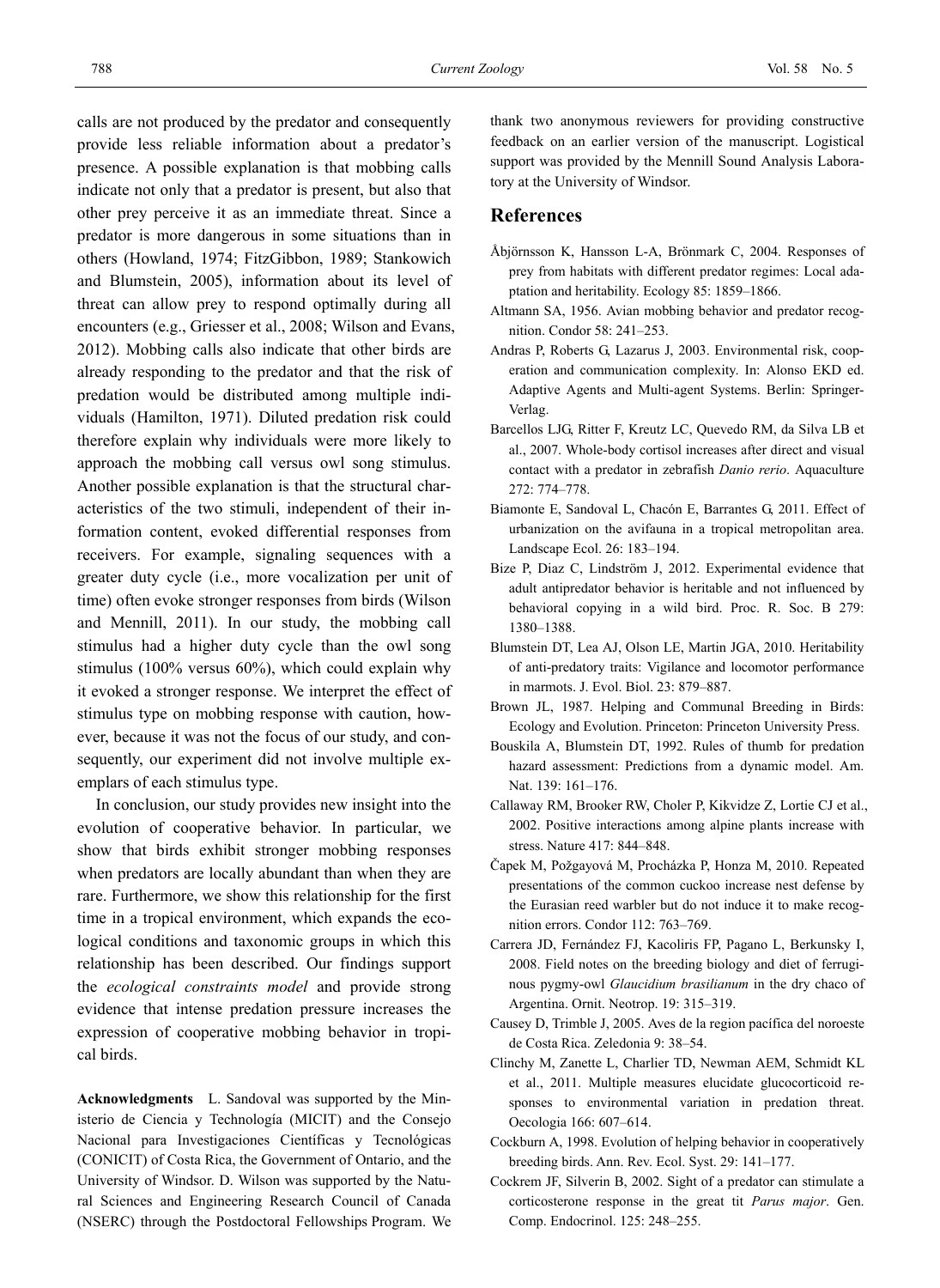- Cohen J, 1973. Eta-squared and partial eta- squared in fixed factor ANOVA designs. Educ. Psychol. Meas. 33: 107–112.
- Curio E, 1978. The adaptive significance of avian mobbing. I. Teleonomic hypotheses and predictions. Z. Tierpsychol. 48: 175–183.
- Curio E, Regelmann K, 1986. Predator harassment implies a real deadly risk: A reply to Hennessy. Ethology 72: 75–78.
- Curio E, Ernst U, Vieth W, 1978. The adaptive significance of avian mobbing II. Cultural transmission of enemy recognition in blackbirds: Effectiveness and some constraints. Z. Tierpsychol. 48: 184–202.
- Dugatkin LA, 1997. Cooperation among Animals: An Evolutionary Perspective. New York: Oxford University Press.
- Dugatkin LA, Godin J-GJ, 1992. Prey approaching predators: A cost-benefit perspective. Ann. Zool. Fennici 29: 233–252.
- Ekman J, 2007. Cooperation: The role of past and present. Behav. Process. 76: 118–119.
- Emlen ST, 1982. The evolution of helping. I. An ecological constraints model. Am. Nat. 119: 29–39.
- Fisher RA, 1958. The Genetical Theory of Natural Selection. 2nd edn. New York: Dover Publications, Inc.
- FitzGibbon CD, 1989. A cost to individuals with reduced vigilance in groups of Thomson's gazelles hunted by cheetahs. Anim. Behav. 37: 508–510.
- Flasskamp A, 1994. The adaptive significance of avian mobbing. V. An experimental test of the 'move on' hypothesis. Ethology 96: 322–333.
- Fletcher JA, Zwick M, Doebeli M, Wilson DS, 2006. What's wrong with inclusive fitness? Trends Ecol. Evol. 21: 597–598.
- Forsman JT, Mönkkönen M, 2001. Responses by breeding birds to heterospecific song and mobbing call playbacks under varying predation risk. Anim. Behav. 62: 1067–1073.
- Foster KR, Wenseleers T, Ratnieks LW, 2006. Kin selection is the key to altruism. Trends Ecol. Evol. 21: 57–60.
- Garland T Jr, 1988. Genetic basis of activity metabolism. I. Inheritance of speed, stamina, and antipredator displays in the garter snake *Thamnophis sirtalis*. Evolution 42: 335–350.
- Garrigues R, Dean R, 2007. The Birds of Costa Rica. Ithaca: Cornell University Press.
- Graw B, Manser MB, 2007. The function of mobbing in cooperative meerkats. Anim. Behav. 74: 507–517.
- Griesser M, 2008. Referential calls signal predator behavior in a group-living bird species. Curr. Biol. 18: 69–73.
- Griffen AS, Blumstein DT, Evans CS, 2000. Training captive-bred or translocated animals to avoid predators. Conserv. Biol. 14: 1317–1326.
- Grim T, 2008. Are blackcaps *Sylvia atricapilla* defending their nests also calling for help from their neighbours? J. Ornithol. 149: 169–180.
- Haldane JBS, 1932. The Causes of Evolution. London: Longmans Green & Co.
- Hamilton WD, 1963. The evolution of altruistic behavior. Am. Nat. 97: 354–356.
- Hamilton WD, 1964. The genetical evolution of social behavior. I. J. Theor. Biol. 7: 1–16.
- Hamilton WD, 1971. Geometry for the selfish herd. J. Theor. Biol. 31: 295–311.
- Howland HC, 1974. Optimal strategies for predator avoidance: Relative importance of speed and maneuverability. J. Theor. Biol. 47: 333–350.
- Hurd CR, 1996. Interspecific attraction to the mobbing calls of black-capped chickadees *Parus atricapillus*. Behav. Ecol. Sociobiol. 38: 287–292.
- Kalynchuk LE, Gregus A, Boudreau D, Perrot-Sinal TS, 2004. Corticosterone increases depression-like behavior, with some effects on predator odor-induced defensive behavior, in male and female rats. Behav. Neurosci. 118: 1365–1377.
- Kishida O, Trussell GC, Nishimura K, 2007. Geographic variation in a predator-induced defense and its genetic basis. Ecology 88: 1948–1954.
- Krakauer AH, 2005. Kin selection and cooperative courtship in wild turkeys. Nature 434; 69–72.
- Krama T, Krams I, 2005. Cost of mobbing call to breeding pied flycatcher *Ficedula hypoleuca*. Behav. Ecol. 16: 37–40.
- Krams I, Krama T, Igaune K, Mänd R, 2007. Long-lasting mobbing of the pied flycatcher increases the risk of nest predation. Behav. Ecol. 18: 1082–1084.
- Krams I, Krama T, Igaune K, Mänd R, 2008. Experimental evidence of reciprocal altruism in the pied flycatcher. Behav. Ecol. Sociobiol. 62: 599–605.
- Krams I, Bērziņš A, Krama T, Wheatcroft D, Igaune K et al., 2010. The increased risk of predation enhances cooperation. Proc. R. Soc. B 277: 513–518.
- Lima SL, Dill LM, 1990. Behavioral decisions made under the risk of predation: A review and prospectus. Can. J. Zool. 68: 619–640.
- Maynard Smith J, 1964. Kin selection and group selection. Nature 201: 1145–1147.
- McDonald DB, Potts WK, 1994. Cooperative display and relatedness among males in a lek-mating bird. Science 266: 1030– 1032.
- Ostreiher R, 2003. Is mobbing altruistic or selfish behavior? Anim. Behav. 66: 145–149.
- Ostrow BD, 2006. Bald eagle kills crow chasing a hawk. Wilson Journal of Ornithology 118: 569–570.
- Pavey CR, Smyth AK, 1998. Effects of avian mobbing on roost use and diet of powerful owls *Ninox strenua*. Anim. Behav. 55: 313–318.
- Pettifor RA, 1990. The effects of avian mobbing on a potential predator, the European kestrel *Falco tinnunculus*. Anim. Behav. 39: 821–827.
- Reudink MW, Nocera JJ, Curry RL, 2007. Anti-predator responses of neotropical resident and migrant birds to familiar and unfamiliar owl vocalizations on the Yucatan peninsula. Ornit. Neotrop. 18: 543–552.
- Riechert SE, Hedrick AV, 1990. Levels of predation and genetically based anti-predator behavior in the spider *Agelenopsis aperta*. Anim. Behav. 40: 679–687.
- Sandoval L, 2011. Male-male vocal interactions in a territorial neotropical quail: Which song characteristics predict a territorial male's response? Behavior 148: 1103–1120.
- Sordahl TA, 1990. The risks of avian mobbing and distraction behavior: An anecdotal review. Wilson Bull. 102: 349–352.
- Stankowich T, Blumstein DT, 2005. Fear in animals: A